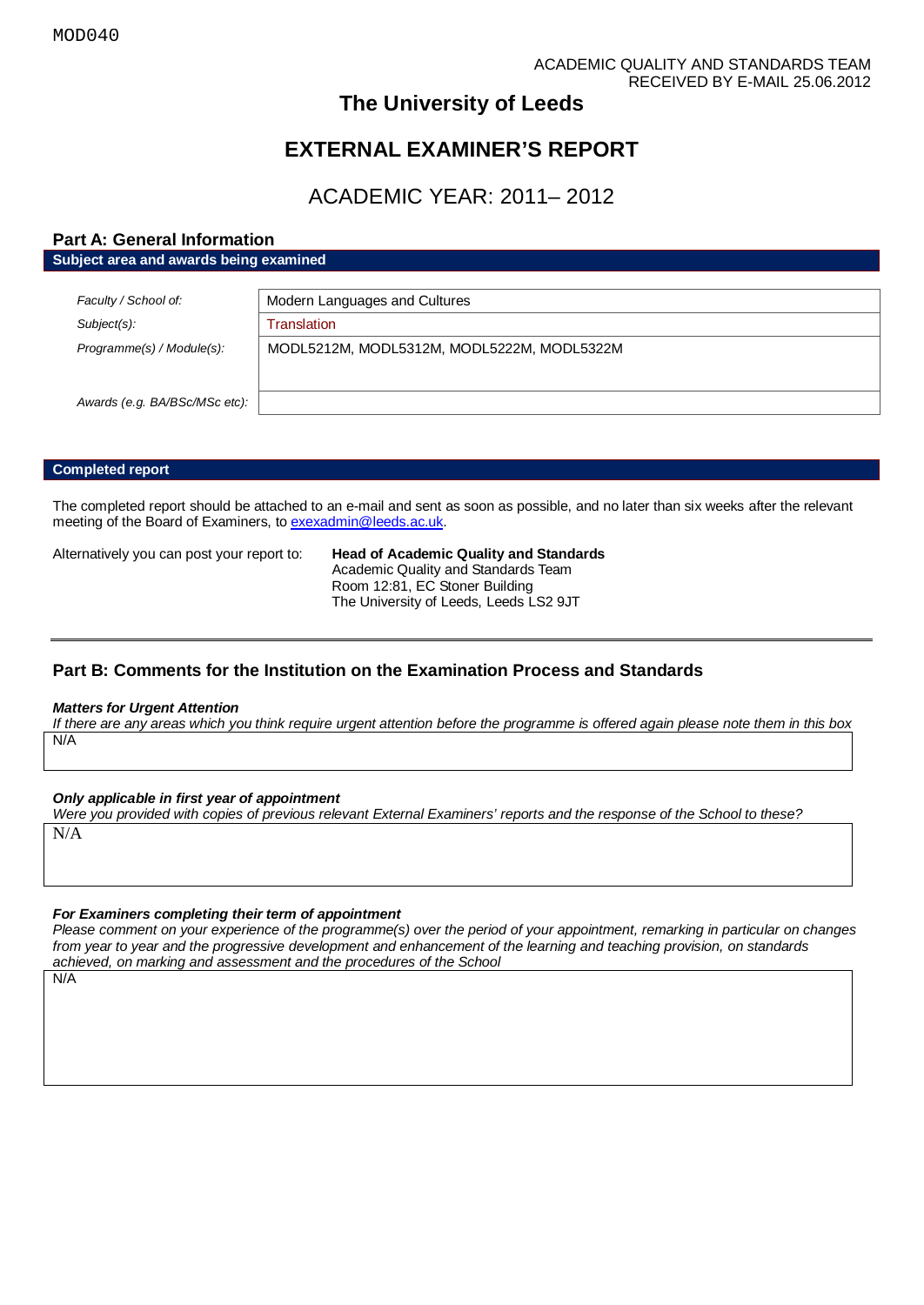### **Standards**

N/A

- **1. Please indicate the extent to which the programme Aims and Intended Learning Outcomes (ILOs) were commensurate with the level of the award**
	- *The appropriateness of the Intended Learning Outcomes for the programme(s)/modules and of the structure and content of the programme(s);*
	- *The extent to which standards are appropriate for the award or award element under consideration.* N/A
- **2. Did the Aims and ILOs meet the expectations of the national subject benchmark (where relevant)?**
	- *The comparability of the programme(s) with similar programme(s) at other institutions and against national benchmarks and the Framework for Higher Education Qualifications.*
- **3. Please comment on the assessment methods and the appropriateness of these to the ILOs**
	- *The design and structure of the assessment methods, and the arrangements for the marking of modules and the classification of awards;*

• *The quality of teaching, learning and assessment methods that may be indicated by student performance.* Assessment is purely technical; does not contain a theoretical / reflective component.

- **4. Were students given adequate opportunity to demonstrate their achievement of the Aims and ILOs?**
	- *The academic standards demonstrated by the students and, where possible, their performance in relation to students on comparable courses;*
	- *The strengths and weaknesses of the students as a cohort.*

Yes

- **5. For Examiners responsible for programmes that include clinical practice components, please comment on the learning and assessment of practice components of the curriculum**  $N/A$
- **6. Please comment on the nature and effectiveness of enhancements to the programme(s) and modules since the previous year**

*It would be particularly helpful if you could also identify areas of good practice which are worthy of wider dissemination.*  N/A

**7. Please comment on the influence of research on the curriculum and learning and teaching**

*This may include examples of curriculum design informed by current research in the subject; practice informed by research; students undertaking research.* 

**For Examiners involved in mentoring arrangements**

**8. If you have acted as a mentor to a new External Examiner or have received mentor support please comment here on the arrangements**

N/A

N/A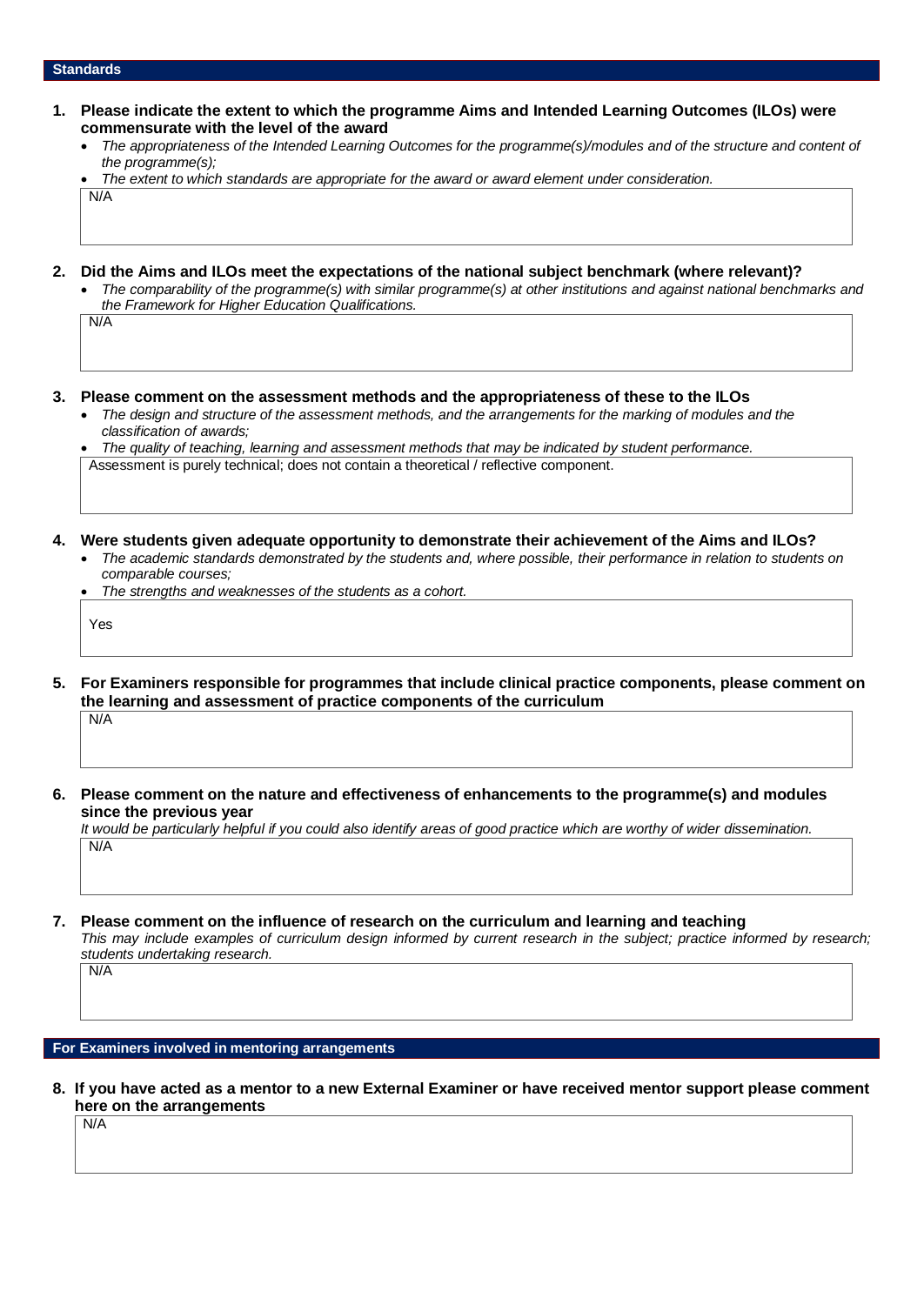- **9. The University and its Schools provide guidance for External Examiners as to their roles, powers and responsibilities. Please indicate whether this material was sufficient for you to act effectively as an External Examiner.**
	- *Whether External Examiners have sufficient access to the material needed to make the required judgements and whether they are encouraged to request additional information.* Yes
- **10. Did you receive appropriate documentation relating to the programmes and/or parts of programmes for which you have responsibility, e.g. programme specifications or module handbooks, marking criteria?**
	- *The coherence of the policies and procedures relating to External Examiners and whether they match the explicit roles they are asked to perform.*

Yes

**11. Were you provided with all draft examination papers/assessments? Was the nature and level of the questions appropriate? If not, were suitable arrangements made to consider your comments?**

Yes

**12. Was sufficient assessed / examined work made available to enable you to have confidence in your evaluation of the standard of student work? Were the scripts clearly marked/annotated?** 

Yes.

**13. Was the choice of subjects for dissertations appropriate? Was the method and standard of assessment appropriate?**

N/A

**14. Were the administrative arrangements satisfactory for the whole process, including the operation of the Board of Examiners? Were you able to attend the meeting? Were you satisfied with the recommendations of the Board?**

Yes

**15. Were appropriate procedures in place to give due consideration to mitigating circumstances and medical evidence?**

Yes

### **Other comments**

#### **Please use this box if you wish to make any further comments not covered elsewhere on the form**

I was pleased this year to be invited to the June board meeting, as it gave me a chance to gain a better picture of the overall MA structure and the role of the specialized modules within it. It also provided comparison with other languages.

I found that the marking of the two English-Chinese modules seems in general to be more generous than other language combinations, including for the opposite direction Chinese-English. For one module, I recommended that most of the firsts be brought down 1-3 marks, but the end result was still that the Chinese marks were higher than all other languages. I do not know whether this is due to a difference in the character of the student body, the relative difficulty of the materials used for assessment, or the manner in which the marking criteria are applied by the examiners, but I do feel that the overall module coordinator should discuss this issue with the relevant staff.